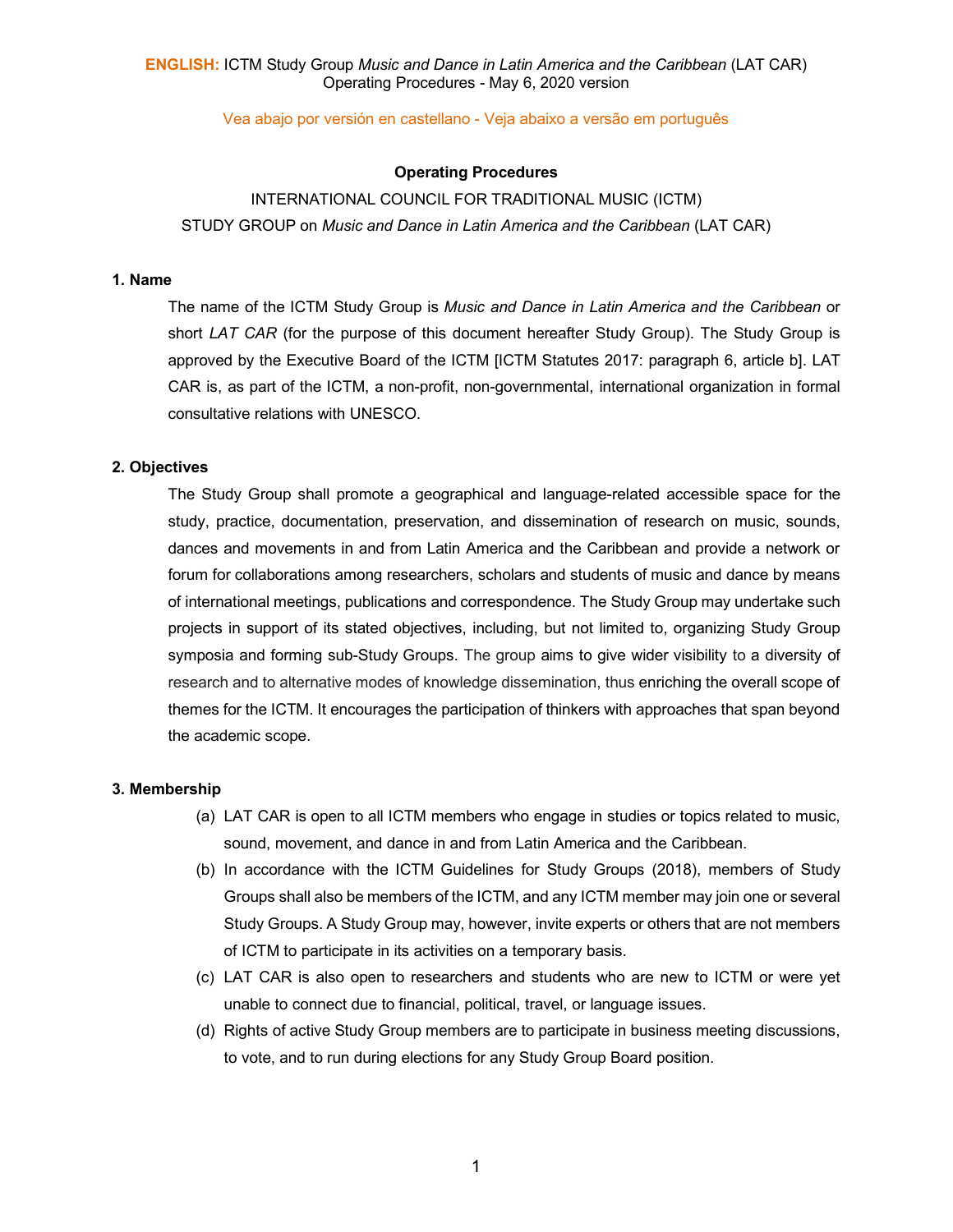- (e) Persons who have not attended Study Group meetings or have not contributed to Study Group activities at least via correspondence for a period of four consecutive years shall be considered inactive members.
- (f) Members of the Study Group are committed to upholding the ICTM ethics statement in terms of professional ethics in research and social interaction.

# **4. Elected Officers and Responsibilities**

- (a) The elected Study Group Board must consist of members in good standing with the ICTM and the Study Group. They shall consist of two Co-Chairs, two Secretaries, one Webmaster and one Director of Memberships and Finances. In addition to the elected members, the Symposium's Chairperson(s) shall be an *ex officio* Board member.
- (b) The term of office shall be two years with one renewable period. The new board shall be elected by a complete list including candidate nominations for all board positions prior to or shortly after the business meeting of the corresponding Symposium via online elections organized through the Secretariat of the ICTM. After the first two-year period, the agenda of the Business Meeting shall contain the vote to renew the existing Board or call for elections for a new list of Board members. This vote shall be taken as a secret vote and will be carried out by voluntary non-Board members of the Study Group during the business meeting.
- (c) A call for nominations shall be announced to active Study Group members at least 14 days prior to the elections. Nominations - with secured consent - shall be submitted in writing by any active Study Group member to a designated mailing address organized by the ICTM Secretariat.
- (d) In order to ensure broad participation, voting shall be conducted online with the support of the ICTM Secretariat. Lists of Study Group board members are elected by a majority of members voting.
- (e) No member shall hold more than one office at a time.
- (f) A vacancy in any office may be temporarily filled by an acting member of the advisory board nominated by the Study Group Board until the next election by the affirmative vote of the remaining Board members.
- (g) The Study Group Board shall, in accordance with the general assembly, define tasks and responsibilities within the work scope of the Study Group Board. These tasks within each board are to be divided responsibly and fairly and according to individual interests and current priorities of the Study Group.
- (h) The elected chairpersons will act as a liaison between the Study Group and the ICTM Executive Board. They will represent the Study Group at the assembly of Study Group Chairs which is convened and chaired by the Secretary General at each World Conference. In case the chairpersons cannot attend, the Study Group Board will nominate a designated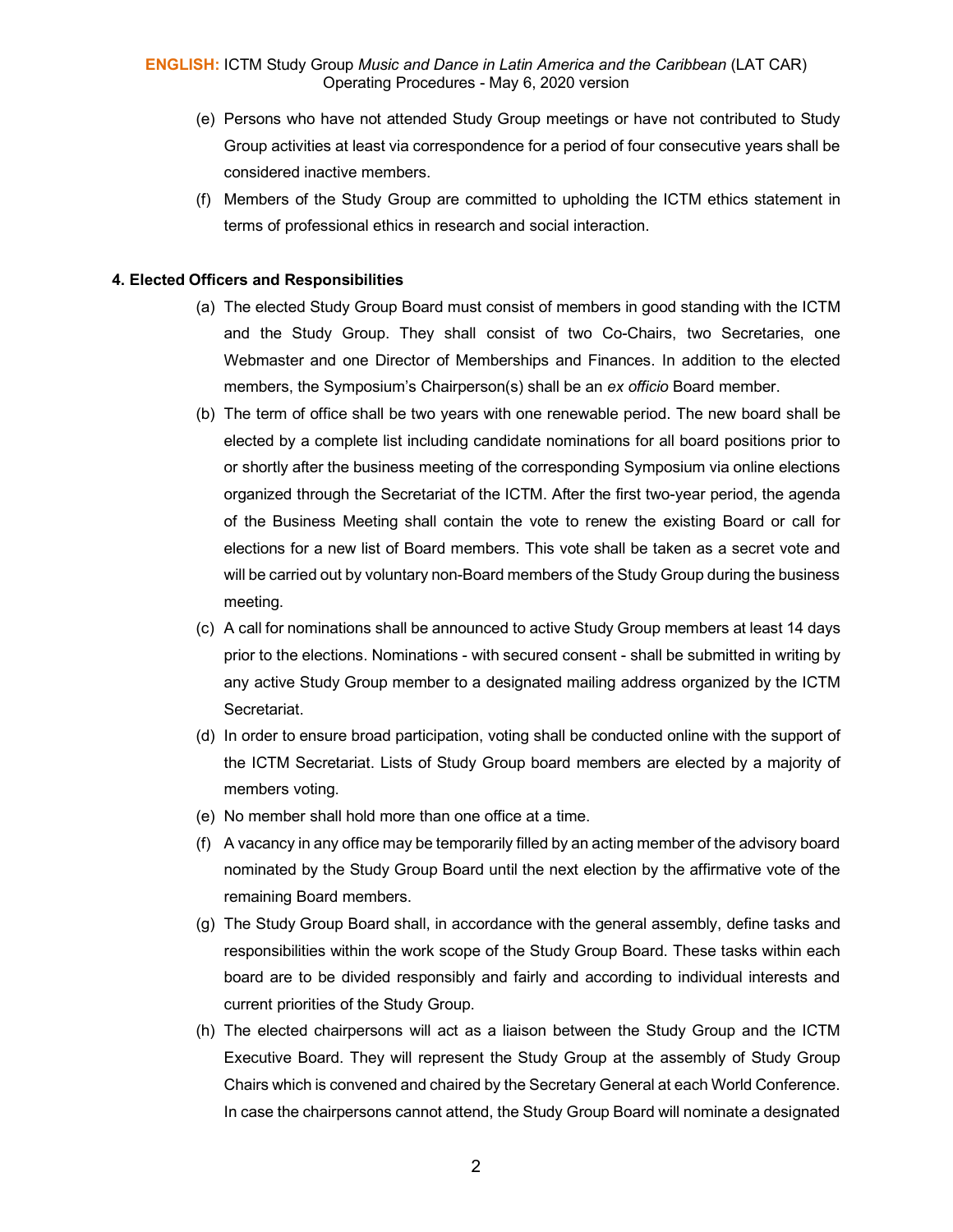### **ENGLISH:** ICTM Study Group *Music and Dance in Latin America and the Caribbean* (LAT CAR) Operating Procedures - May 6, 2020 version

representative. The Study Group Board decides over the future hosting institution for the next Study Group symposium according to all proposals that follow the publicly announced call.

- (i) The Study Group Board has the authority to remove members from consideration for presenting at the next symposium in case their last participation did not comply with general collegiality of the Symposium (unannounced no-shows, unprepared talks, etc.) or with the "Declaration of Ethical Principles and Professional Integrity", provided on the ICTM website.
- (j) Among the duties of the Co-Chairs is to responsibly coordinate and communicate all matters between the Board of the Study Group and the Secretariat of the ICTM; presiding at business meetings; serving as chairperson at the Study Group Board meetings; calling Board meetings or securing written decisions of the Board when necessary, assist whenever possible the editor(s) in the production of the Study Group publication(s); cosigning with the Secretaries the annual report, which shall be sent to the ICTM President and Secretary General; and serving as the spokesperson of the Study Group to the ICTM Board.
- (k) The duties of the Co-Secretaries shall be to assist the Co-Chairs in the management of the Study Group, to keep a record of all proceedings of Study Group business meetings (noting proposals and motions, and registering members who make them, discussions, and decisions), to the Co-Chairs, and to send to the ICTM President and Secretary General for publication in the ICTM Bulletin, if necessary (All past minutes, files, and financial records shall be transferred to the successor Secretary.) The Co-Secretaries are in charge of all of the group's emailing business.
- (l) The duties of the Webmaster are the timely updating and revising of content on the Study Group's Website and the Group's page on ictmusic.org. The webmaster facilitates posting relevant information on social media (Facebook ICTM LAT CAR). All files and passwords to access, update, and manage the website, social media, and other related accounts shall be transferred to the succeeding webmaster.
- (m) The duties of the Director of Memberships and Finances is to keep an updated list of Study Group members, administer the mailing list, and revise the official membership to ICTM before elections. The membership director can remove members from the list in case of non-compliance with the code of conduct mentioned in 4 (i) following the Board's decision. The current membership list shall be kept by the Director of Memberships and Finances; all files and official Study Group correspondence shall be transferred to the succeeding Study Group Board after elections. All financial affairs of the Study Group shall be organized by the Director of Memberships and Finances in accordance with the Secretariat of the ICTM. Records of all financial affairs shall be kept as well as reported annually to the membership (in the case of any incoming assets for e.g. LAT CAR grants, etc.). The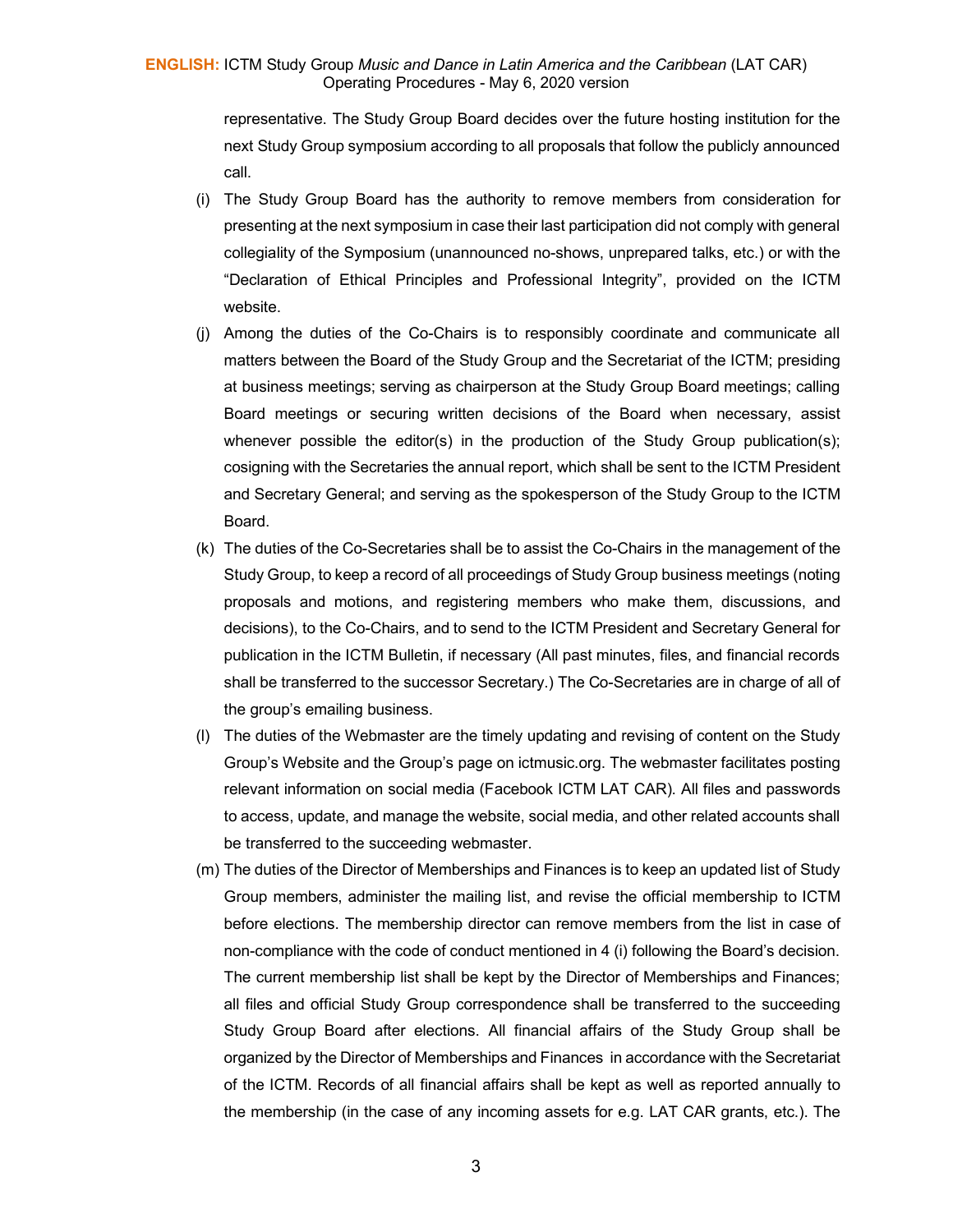### **ENGLISH:** ICTM Study Group *Music and Dance in Latin America and the Caribbean* (LAT CAR) Operating Procedures - May 6, 2020 version

Director of Memberships and Finances shall coordinate between the Study Group and Secretariat any financial activities related to the establishment and oversight of a possible LAT CAR scholarship fund.

- (n) The Study Group Board is responsible as a group to translate or to find volunteers for translation of official business and communication from / into the official Study Group languages. Currently, official languages are Spanish, Portuguese, and English; these may be revised at a later point.
- (o) An advisory committee may be nominated by the Board for the purpose of transregional support and network outreach. Any member of the Study Group may be nominated for the advisory committee and they may participate for a period of two years with the possibility of renewal. These members will be approved by the Study Group Board and do not have executive board voting rights.

#### **5. Board Meetings**

- (a) Board meetings may be called by the Chairpersons or any two Board members. Any four Board members shall constitute a quorum at a Board meeting. Decisions of the Board require a majority vote of all members of the board. The Board may act without a meeting by means of written consent by a majority of Board members. Absent Board members may transfer their vote to another Board member.
- (b) The member *ex officio*, as in 4 (a), shall be in charge of the Study Group Symposium and shall remain on the Board until the final completion of the Symposium's business matters.
- (c) The Board shall have general supervision of the affairs of the Study Group between its business meetings, shall assure the time and place of business meetings, and shall recommend policy to the Study Group. The Board shall be subject to the resolutions of the Study Group as well as to the ICTM statutes, memoranda, guidelines, and none of its acts shall conflict with the resolutions of the Study Group.

### **6. Business Meetings**

A business meeting shall be held ideally every year or at least once every two years, at each Study Group Symposium and/or during the ICTM World Conference. If possible the business meeting shall be announced to participants through the ICTM Bulletin and through the Study Group's Newsletter. The quorum of the business meeting shall consist of 12 members from the current active membership list.

#### **7. Committees and Sub-Study Groups**

(a) Program committees:

The Study Group shall aim to hold a symposium on average every two years. The location shall be evaluated according to the guidelines for ICTM LAT CAR symposia. The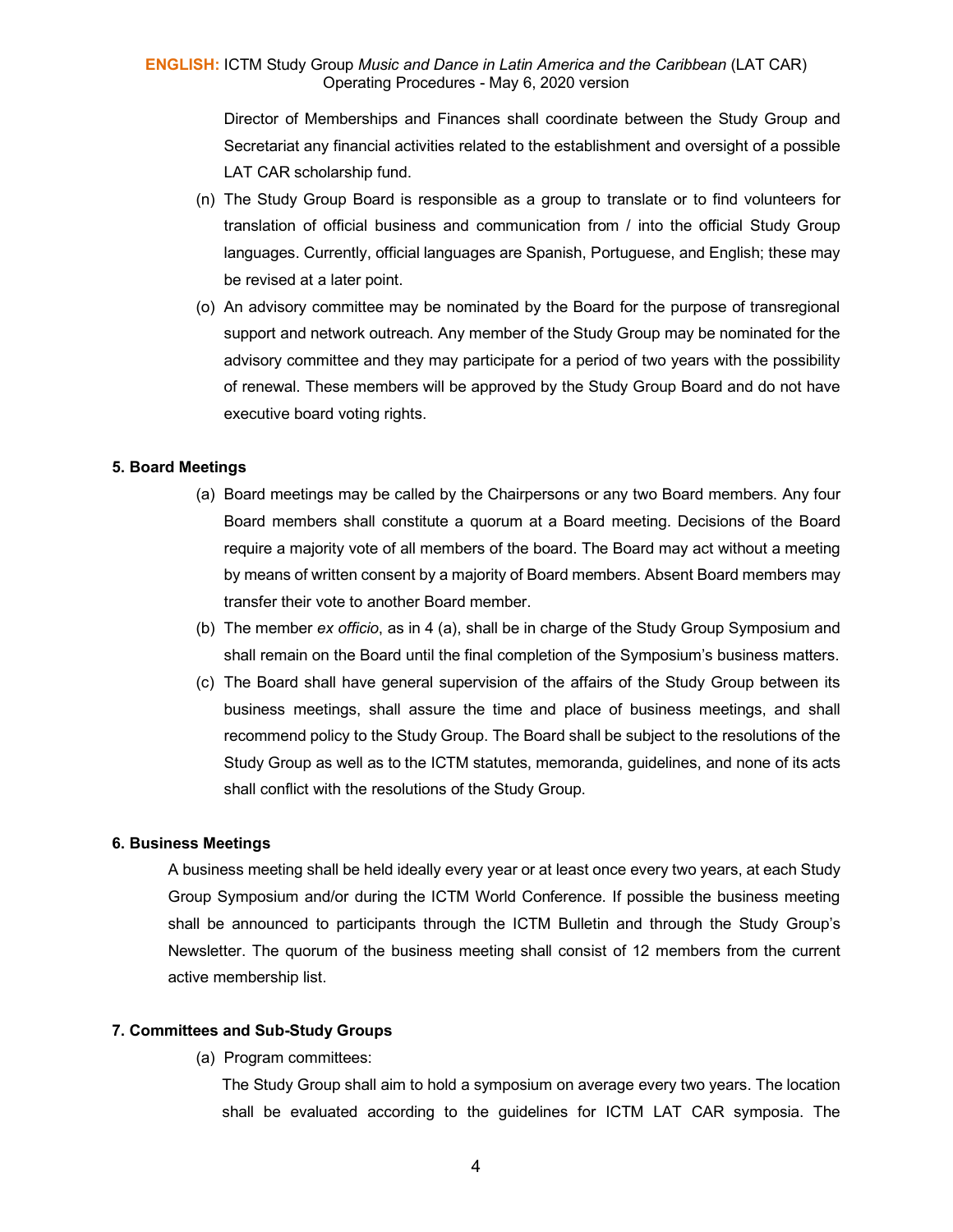symposium's topics shall be chosen by a program committee delegated by the Board. The Study Group symposia shall not conflict with the schedule of the ICTM World Conference.

(b) Symposium organizing committee:

The Symposium's Chair *ex officio* shall choose an adequate team of members for the local organizing committee, in accordance with the Board if necessary. The Symposium's Chair shall act as a link between the local organizing committee and the Study Group Board.

(c) Sub-Study Groups:

To conduct projects related to LAT CAR, Sub-Study Groups may be formed upon submission of a written application to and the approval by the Study Group Board. A report of the Sub-Study Group shall be given as part of the agenda at each business meeting. The activities of the Sub-Study Group must be compatible with the objectives, functions, interests and statutes of the Study Group as well as those of the ICTM.

# **8. Operating Procedures**

The Operating Procedures of the Study Group can be amended by a two thirds majority vote of Study Group members present and voting at a business meeting. A proposed amendment to the Operating Procedures shall be submitted to the Study Group members at least 14 days prior to the meeting at which the vote is to be taken.

#### **9. Rules of Order**

Any of the Co-Chairs (or their chosen representatives within the Board) will preside over the Business meetings. Business meetings can start if at least 12 members are present. Every member or person in attendance is allowed to speak at a business meeting by raising their hand. Every member has the right to directly make a motion (proposal) which will be discussed and put to vote. Votes will be by a simple majority. Minutes of business meetings (i.e. official record of decisions taken in a meeting) will be passed on to all members and will be, if necessary, discussed at the next business meeting. Business meeting agendas shall be sent to all members 14 days prior to the meeting.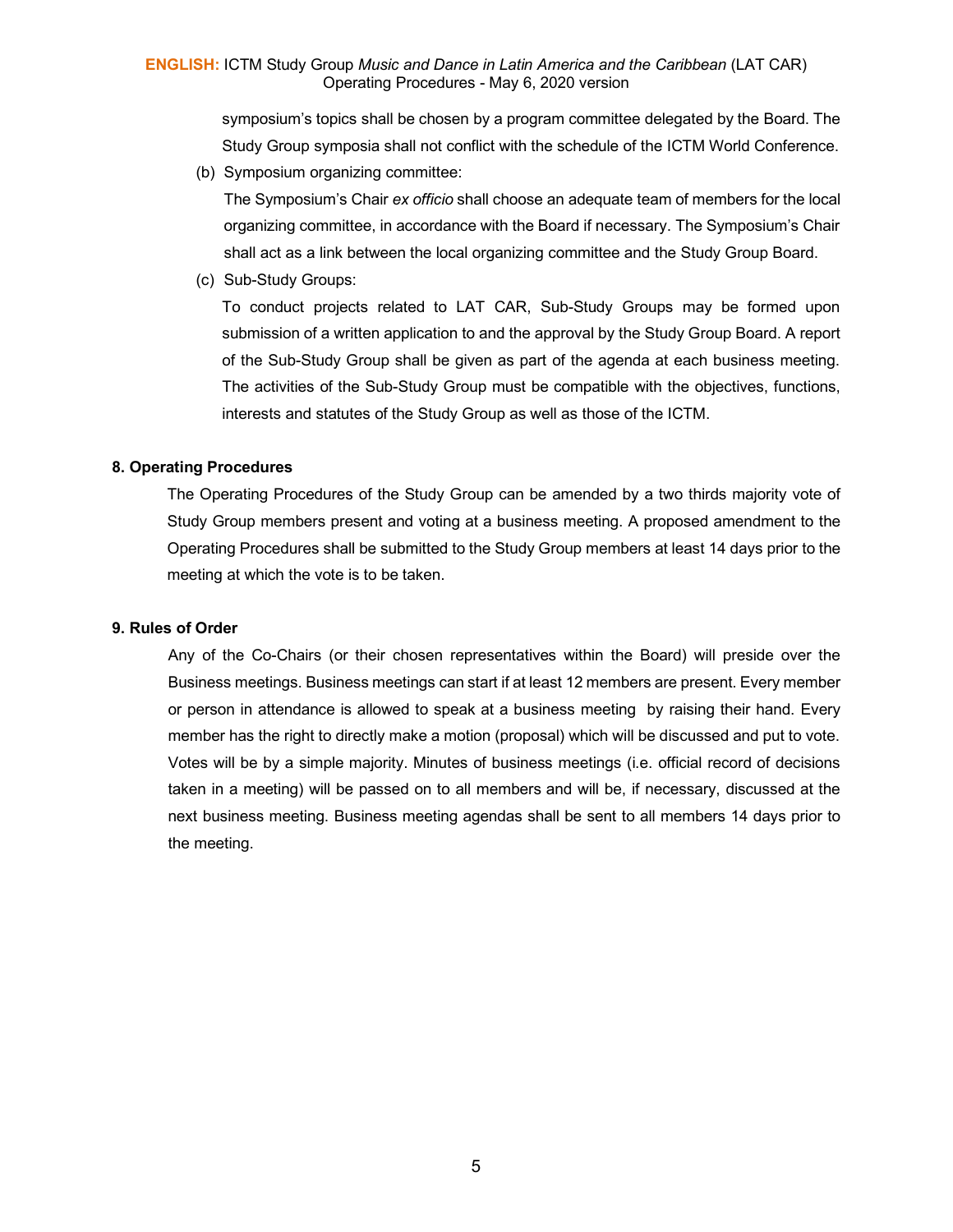Veja abaixo a versão em português

#### **Estatutos**

# CONSEJO INTERNACIONAL PARA LA MÚSICA TRADICIONAL (ICTM) Grupo de Estudio sobre *Música y Danza en América Latina y el Caribe* (LAT CAR)

#### **1. Nombre**

El nombre del Grupo de Estudios ICTM es *Música y Danza en América Latina y el Caribe* o abreviado LAT CAR (para efectos de este documento). El Grupo de Estudio fue aprobado por el Consejo Ejecutivo del ICTM [Estatutos del ICTM 2017: párrafo 6, artículo b]. LAT CAR es parte del ICTM, una organización internacional no gubernamental sin fines de lucro que mantiene relaciones formales de consulta con la UNESCO.

#### **2. Objetivos**

El Grupo de Estudio promoverá un espacio geográfico y lingüístico accesible para el estudio, la práctica, la documentación, la preservación y la difusión de la investigación de la música, los sonidos, las danzas y los movimientos corporales en y desde América Latina y el Caribe y proporcionará una red o un foro para la cooperación entre lxs investigadorxs, lxs estudiosxs y lxs estudiantes de música y danza, mediante reuniones, publicaciones y correspondencia internacionales. El Grupo de Estudio podrá emprender esos proyectos en apoyo de sus objetivos declarados, incluida, entre otras cosas, la organización de simposios del Grupo de Estudio y la formación de Subgrupos de Estudio. El grupo se propone dar mayor visibilidad a una diversidad de investigaciones y a modos alternativos de difusión de conocimientos, enriqueciendo así el alcance general de los temas para el ICTM. Alienta la participación de pensadorxs con enfoques que van más allá del ámbito académico.

#### **3. Membresía**

- (a) El LAT CAR está abierto a todos lxs miembrxs del ICTM que se dedican a estudios o temas relacionados con la música, el sonido, el movimiento corporal y la danza en y desde América Latina y el Caribe.
- (b) De acuerdo con las reglamentaciones para los Grupos de Estudios del ICTM (2018), lxs miembrxs de los Grupos de Estudios tienen que ser miembrxs del ICTM, y cualquier miembrx del ICTM puede unirse a uno o varios Grupos de Estudio. No obstante, un(x) miembrx del Grupo de Estudio podrá invitar a expertxs u otras personas que no sean miembrxs del ICTM a participar en sus actividades de manera temporal.
- (c) El LAT CAR también está abierto a investigadorxs y estudiantes sin afiliación al ICTM o que aún no han podido asociarse por cuestiones financieras, políticas, de viaje o lingüísticas.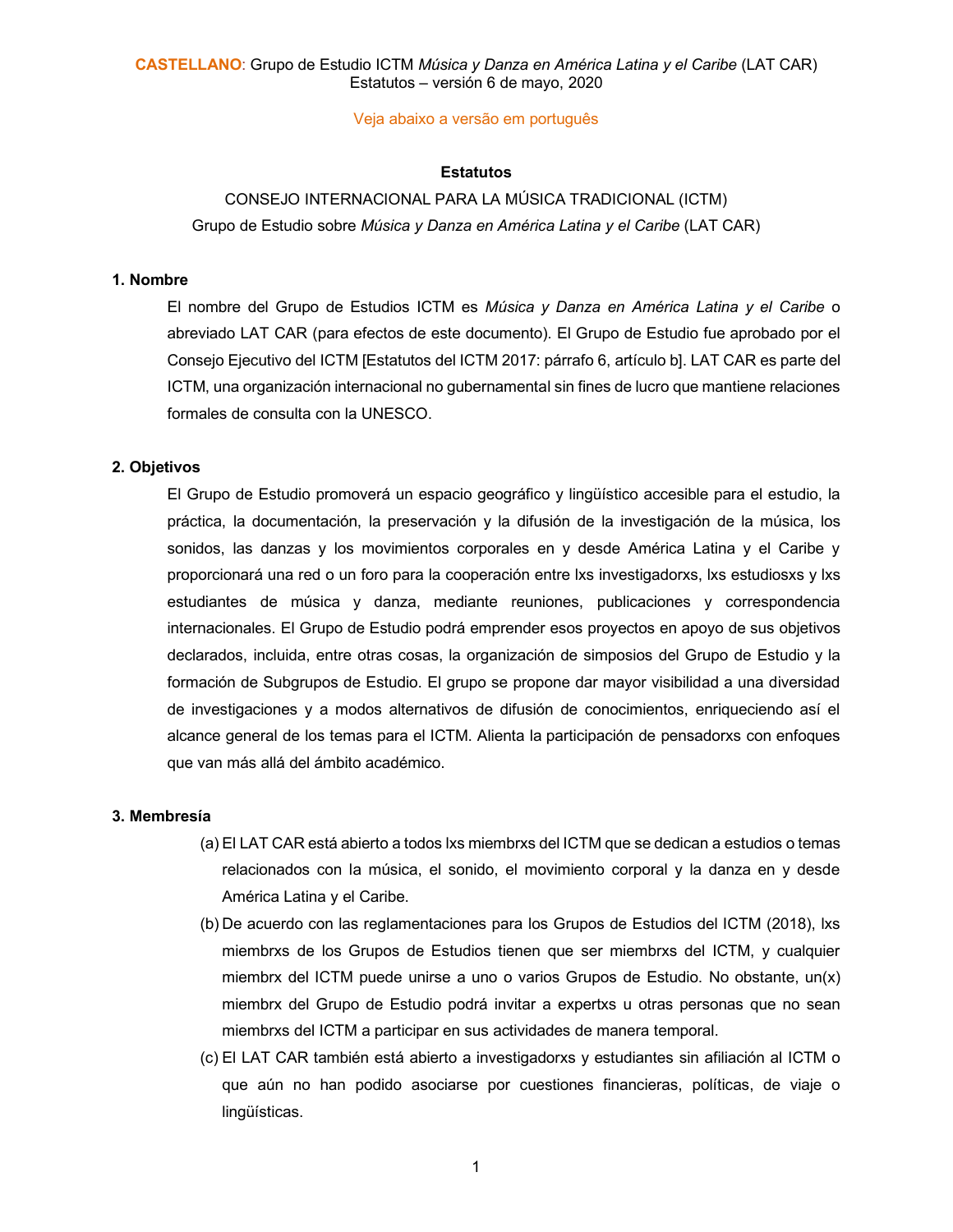- (d) Los derechos de lxs miembrxs activxs del Grupo de Estudio son participar en los debates de las Asambleas Generales, votar y presentarse a la elección de cualquier posición en la Junta Directiva.
- (e) Las personas que no hayan asistido a las reuniones de los Grupos de Estudios o que no hayan contribuido en las actividades de los Grupos de Estudios por lo menos por correspondencia durante un período de cuatro años consecutivos se considerarán miembrxs inactivos.
- (f) Lxs miembrxs del Grupo de Estudio se comprometen a respetar la declaración de ética del ICTM en cuanto a la ética profesional en la investigación y la interacción social.

#### **4. Directivxs electxs y responsabilidades**

- (a) La Junta elegida del Grupo de Estudios debe componerse de miembrxs activxs dentro del ICTM y del Grupo de Estudio. Estarán compuestos por dos copresidentxs, dos secretarixs, un(x) webmaster y un(x) director(x) de membresías y finanzas. Adicionalmente a lxs miembrxs elegidxs, el/la *Chair* del simposio debe ser un(x) miembrx *ex officio* en la Junta Directiva.
- (b) El mandato será de 2 años con un periodo renovable. La nueva Junta será elegida por lista completa de candidatxs. La lista deberá incluir nominaciones de candidatxs para todas las posiciones. Esta deberá ser presentada a la Junta Directiva antes o poco después de la reunión de la Asamblea General del simposio correspondiente. El voto se llevará a cabo mediante elecciones en línea organizadas a través de la Secretaría del ICTM. Después del primer período de dos años, la agenda de la Asamblea General debería incluir un voto para renovar la Junta existente o para elecciones de una nueva Junta Directiva. Este voto debe ser secreto y encargado a un(x) miembrx del Grupo de Estudio, que no forme parte de la Junta Directiva, durante la Asamblea General.
- (c) Se difundirá entre lxs miembrxs activxs del Grupo de Estudio una convocatoria para la presentación de candidaturas al menos 14 días antes de la correspondiente Asamblea General. Las candidaturas, con el consentimiento, serán presentadas por escrito por cualquier miembrx activx de la Junta del Grupo de Estudio a una dirección de correo electrónico designada, organizada por la Secretaría del ICTM.
- (d) A fin de asegurar una amplia participación, la votación se realizará en línea con el apoyo de la Secretaría del ICTM. La Junta Directiva (por listas) será elegida por mayoría de lxs miembrxs votantes.
- (e) Ningún(x) miembrx ocupará más de un cargo a la vez.
- (f) Una vacante en cualquier puesto podrá ser cubierta temporalmente por un(x) miembrx interinx de la Junta Asesora designada por el Comité Asesor del Grupo de Estudio hasta la siguiente elección mediante el voto afirmativo de lxs miembrxs restantes de la Junta.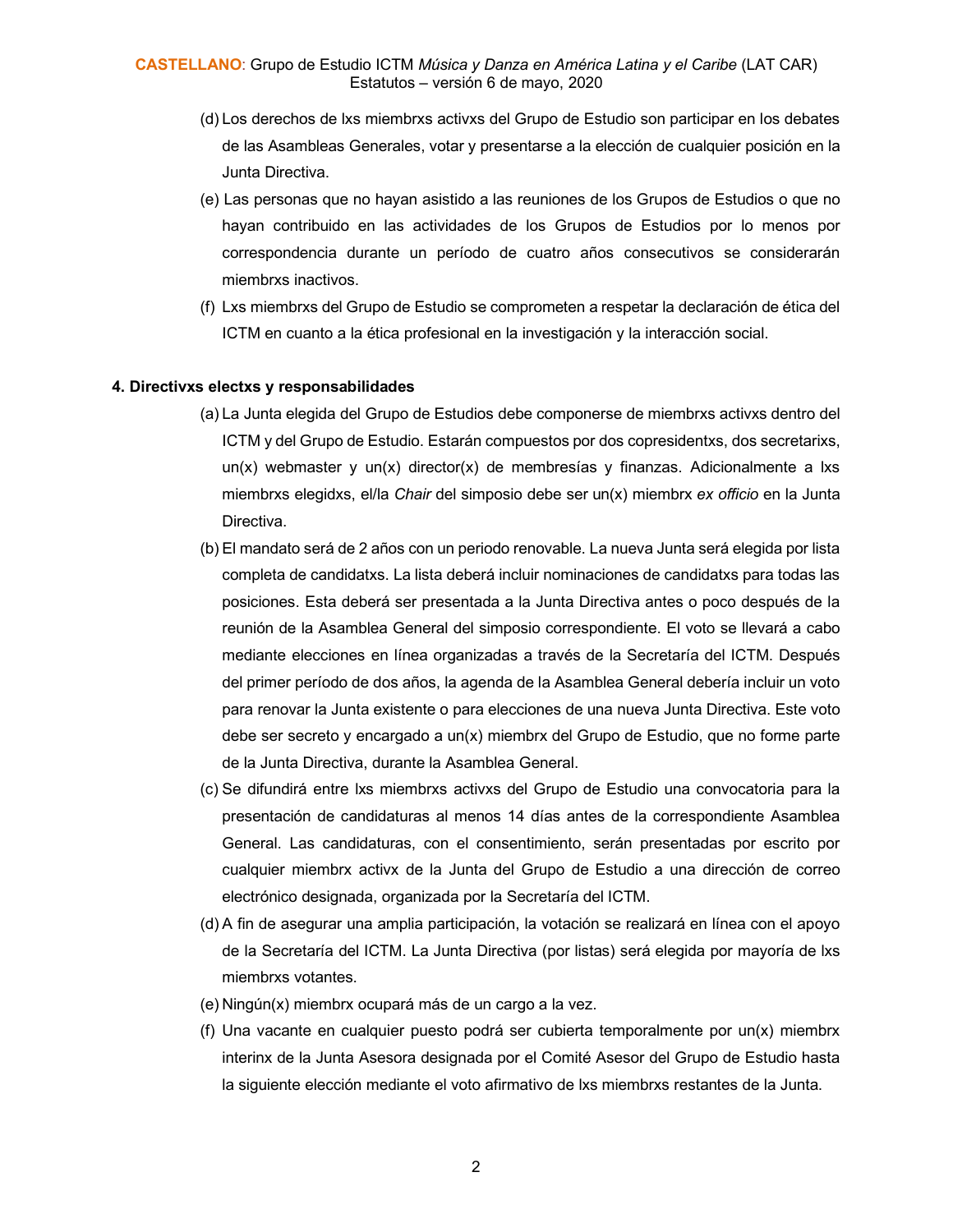#### **CASTELLANO**: Grupo de Estudio ICTM *Música y Danza en América Latina y el Caribe* (LAT CAR) Estatutos – versión 6 de mayo, 2020

- (g) La Junta Directiva del Grupo de Estudio definirá, de conformidad con la Asamblea General, las tareas y responsabilidades dentro del ámbito de trabajo de la Junta Directiva del Grupo de Estudio. Estas tareas dentro de cada junta se dividirán de manera responsable y justa y de acuerdo con los intereses individuales y las prioridades actuales del Grupo de Estudio.
- (h) Lxs Presidentxs elegidas actuarán como enlace entre el Grupo de Estudio y el Consejo Directivo de la Junta Directiva del ICTM. Representarán al Grupo de Estudio en la Asamblea de Presidentes de Grupos de Estudio que convoca y preside la Secretaria General en cada conferencia mundial. En caso de que lxs Presidentxs no puedan asistir, la Junta Directiva del Grupo de Estudio nombrará a una representante. La Junta Directiva del Grupo de Estudio decidirá sobre la futura institución anfitriona del próximo simposio del Grupo de Estudio, de acuerdo con todas las propuestas que se presenten en la convocatoria anunciada públicamente.
- (i) La Junta del Grupo de Estudio está capacitada para retirar a las miembrxs de la posibilidad de presentarse en el próximo simposio en caso de que su última participación no haya cumplido con la colegialidad general del simposio (ausencia sin previo aviso, charlas no preparadas, etc.) o con la declaración de principios éticos y de integridad profesional / "Declaration of Ethical Principles and Professional Integrity", disponible en la página web del ICTM.
- (j) Entre las funciones de lxs Copresidentxs está la de coordinar y comunicar responsablemente todos los asuntos entre la Junta Directiva del Grupo de Estudio y el Secretariado del ICTM; presidir las reuniones de trabajo; actuar como presidentx en las reuniones de la Junta Directiva del Grupo de Estudio; convocar las reuniones de la Junta o conseguir que ésta adopte decisiones por escrito cuando sea necesario, ayudar, siempre que sea posible, a la/el editor(x) o editorxs en la producción de la publicación o publicaciones del Grupo de Estudio; firmar con las Secretarixs el informe anual que se enviará a la/el Presidentx y a la/el Secretarix General del ICTM; y actuar como portavoz del Grupo de Estudio ante la Junta Ejecutiva del ICTM.
- (k) Las funciones de lxs Secretarixs consistirán en ayudar a las Copresidentxs en la gestión del Grupo de Estudio, llevar un registro de todas las actuaciones de las reuniones de trabajo del Grupo de Estudio (tomando nota de las propuestas y mociones, y registrando a las miembras que las formulan, los debates y las decisiones), a lxs Copresidentxs, y enviar a la/el Presidentx y a la/el Secretarix General del ICTM para su publicación en el Boletín del ICTM, si es necesario (Todas las actas, archivos y registros financieros anteriores se transferirán a las Secretarixs sucesoras). Lxs Secretarixs están a cargo de todos los asuntos de correo electrónico del Grupo.
- (l) Las funciones de la/el webmaster son la actualización y revisión oportunas del contenido del sitio web del Grupo de Estudio y de la página del Grupo en ictmusic.org. El/la webmaster facilita la publicación de información pertinente en los medios sociales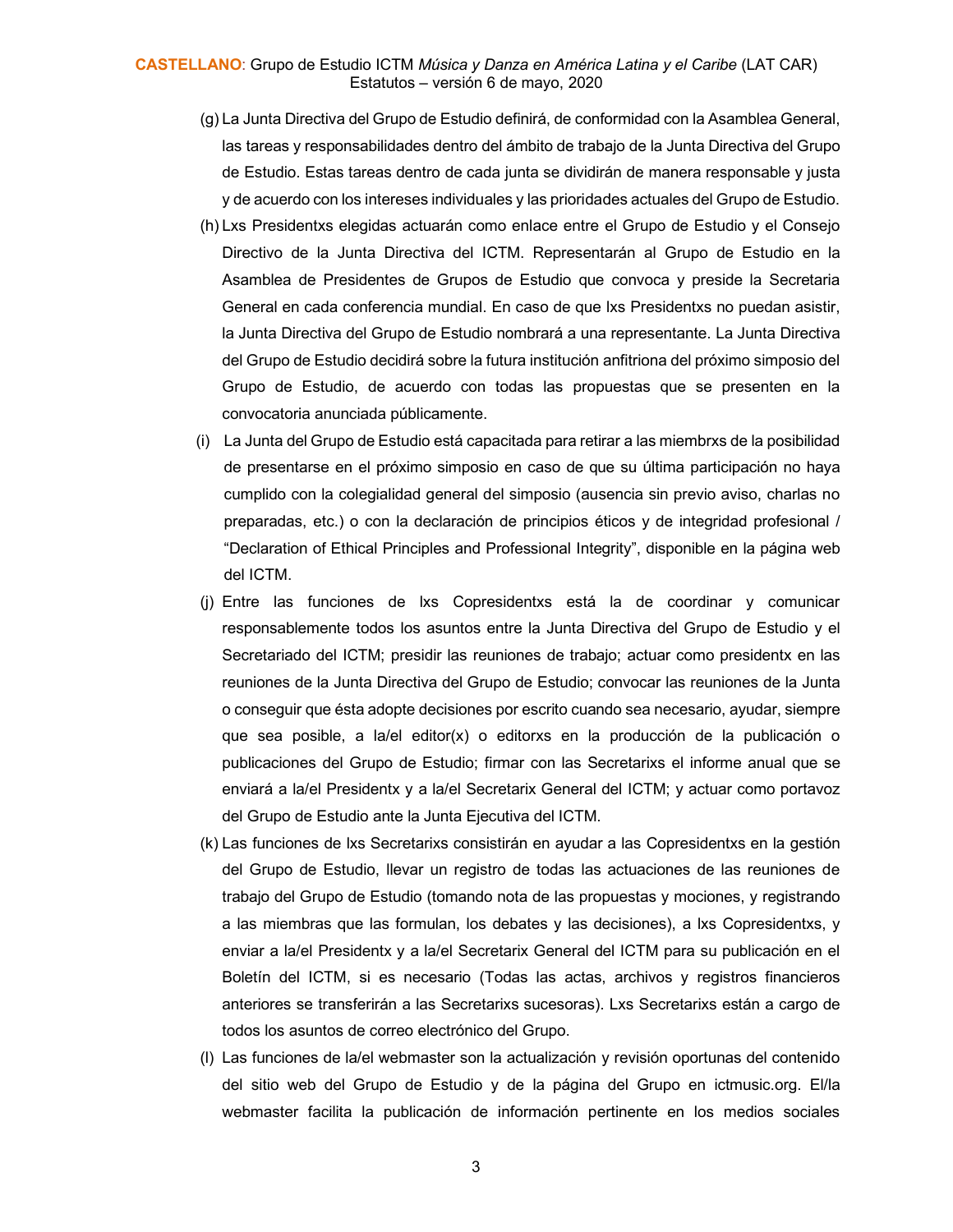(Facebook ICTM LAT CAR). Todos los archivos y contraseñas para acceder, actualizar y administrar el sitio web, las redes sociales y otras cuentas relacionadas se transferirán al siguiente webmaster.

- (m) Los deberes de la/el Director(x) de Membresías y Finanzas son mantener una lista actualizada de lxs miembrxs del Grupo de Estudio, administrar la lista de correo y revisar la membresía oficial del ICTM antes de las elecciones. La/el Director(x) de Membresías y Finanzas puede retirar a lxs miembrxs de la lista en caso de incumplimiento del código de conducta mencionado en 4 (i) tras la decisión de la Junta. La/el Director(x) de Membresías y Finanzas mantendrá la lista de miembras actual; todos los archivos y la correspondencia oficial del Grupo de Estudio se transferirán al siguiente Consejo del Grupo de Estudio después de las elecciones. La/el Director(x) de Membresías y Finanzas coordinará todos los asuntos financieros del Grupo de Estudio en acuerdo con la Secretaría del ICTM. Registros de todos los asuntos financieros deberá ser mantenidos y comunicados anualmente a lxs miembrxs (en el caso de cualquier ingreso monetario,en forma de donaciones para becas o subvenciones para el LAT CAR, etc.). La/el Director(x) de Membresías y Finanzas coordinará entre el Grupo de Estudio y la Secretaría todas las actividades financieras relacionadas con el establecimiento y la supervisión de un posible fondo de becas para el LAT CAR.
- (n) La Junta Directiva del Grupo de Estudio es responsable, como grupo, de traducir o encontrar voluntarios para la traducción de los asuntos y comunicaciones oficiales a los idiomas oficiales del Grupo de Estudio. Por el momento, los idiomas oficiales son el español, el portugués y el inglés, que podrán ser revisados más adelante.
- (o) La Junta Directiva podrá nombrar un Comité Asesor con el fin de prestar apoyo transregional y de ampliar la red. Cualquier miembrx del Grupo de Estudio podrá ser nombrado para el Comité Asesor y podrá participar por un período de dos años con posibilidad de renovación. Estos miembros serán aprobados por la Junta del Grupo de Estudio y no tienen derecho de voto en la misma.

#### **5. Reuniones de la junta directiva**

- (a) Las reuniones de la Junta Directiva pueden ser convocadas por lxs Presidentxs o por dos miembrxs de la Junta Directiva. Como mínimo cuatro miembrxs de la Junta Directiva constituirán el quórum en una reunión de la Junta. Las decisiones de la Junta requieren el voto de la mayoría de lxs miembrxs de la Junta. La Junta podrá actuar sin necesidad de una reunión mediante el consentimiento escrito de la mayoría de las miembrxs de la Junta. Lxs miembrxs ausentes podrán transferir su voto a otra miembrx de la Junta.
- (b) La/el miembrx *ex officio*, como mencionado en el punto 4 (a), deberá asumir la dirección del Simposio del Grupo de Estudio y permanecerá en la Junta hasta la conclusión definitiva de los asuntos del simposio.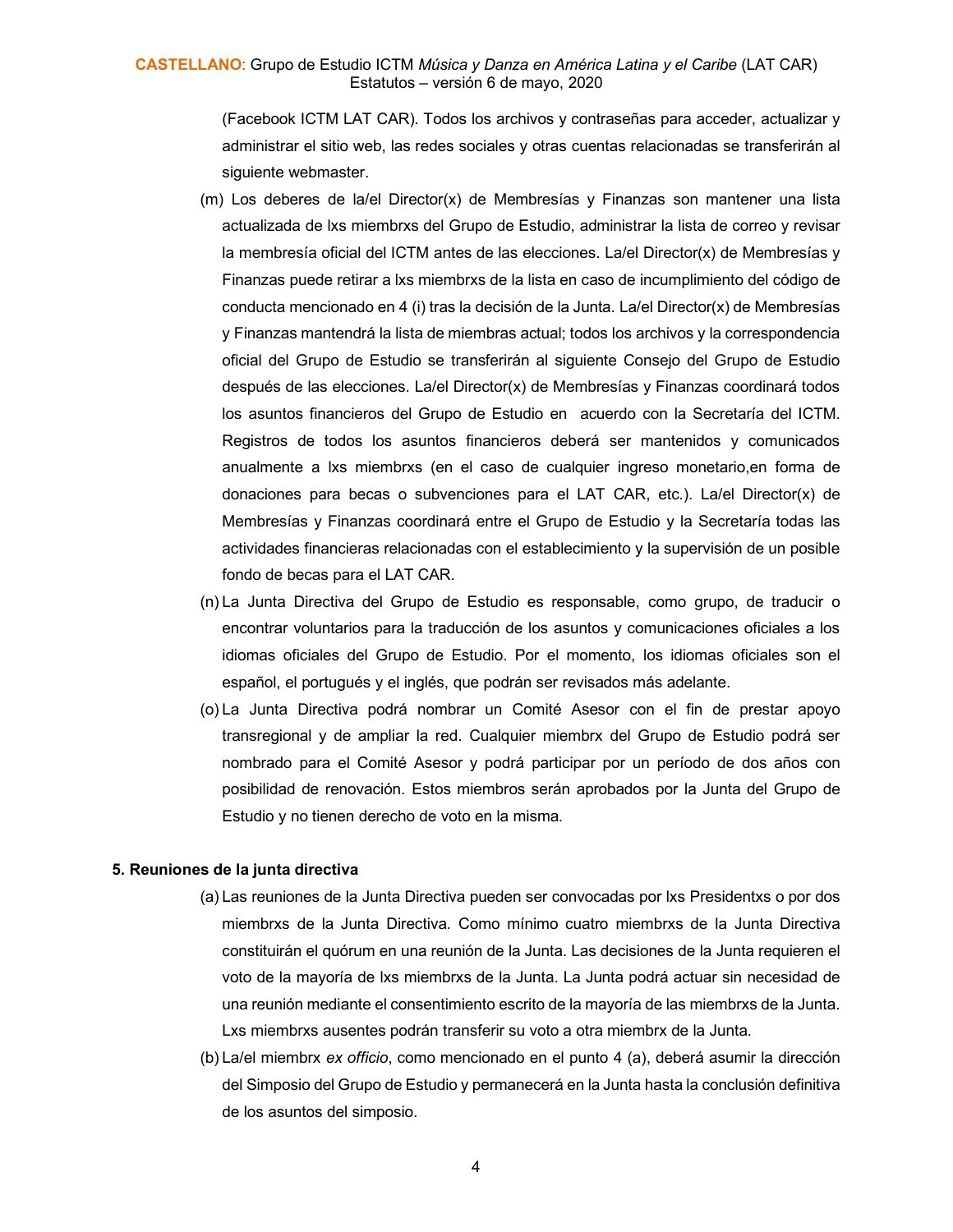### **CASTELLANO**: Grupo de Estudio ICTM *Música y Danza en América Latina y el Caribe* (LAT CAR) Estatutos – versión 6 de mayo, 2020

(c) La Junta Directiva supervisará en general los asuntos del Grupo de Estudio entre sus reuniones de trabajo, asegurará la hora y el lugar de las reuniones de trabajo y recomendará la agenda al Grupo de Estudio. La Junta Directiva estará sujeta a las resoluciones del Grupo de Estudio, así como a los estatutos, memorandos y directrices del ICTM, y ninguno de sus actos estará en contradicción con las resoluciones del Grupo de Estudio.

### **6. Asambleas Generales**

Se celebrará una Asamblea General en el caso ideal cada año o al menos una vez cada dos años, en cada simposio del Grupo de Estudio y/o durante la Conferencia Mundial del ICTM. De ser posible, se anunciará a lxs participantes por medio del Boletín del ICTM y del Boletín del Grupo de Estudio. El quórum de la Asamblea General será constituido por 12 miembrxs de la lista de miembras activas actual.

#### **7. Comités y subgrupos de estudio**

(a) Comités científicos:

El Grupo de Estudio procurará celebrar un simposio en promedio cada dos años. La ubicación será evaluada de acuerdo a la guía para simposia del ICTM LAT CAR. Los temas del simposio serán elegidos por un Comité Científico nominado por la Junta. Los simposios y las reuniones del Grupo de Estudio no deberán confligir con la programación de la Conferencia Mundial del ICTM.

(b) Comité de organización de simposios:

La *Symposium Chair ex officio* deberá elegir un equipo adecuado de miembrxs para el Comité Local de Organización y coordinar esto con la Junta en lo necesario. La Symposium Chair deberá actuar como enlace entre el Comité Local de Organización y la Junta del Grupo de Estudios.

(c) Subgrupos de Estudio:

Para llevar a cabo proyectos relacionados con el LAT CAR, se podrán formar Subgrupos de Estudio. Propuestas para Subgrupos de Estudios deberán ser presentadas por escrito y aprobadas por la Junta Directiva del LAT CAR. En cada Asamblea General se presentará un informe del Subgrupo de Estudio como parte de la agenda. Las actividades del Subgrupo de Estudio deben ser compatibles con los objetivos, funciones, intereses y estatutos del Grupo de Estudio, así como con los del ICTM.

#### **8. Procedimientos de funcionamiento**

Los estatutos del Grupo de Estudio pueden ser enmendados por una mayoría de dos tercios de los votos de lxs miembrxs del Grupo de Estudio presentes y votantes en una Asamblea General.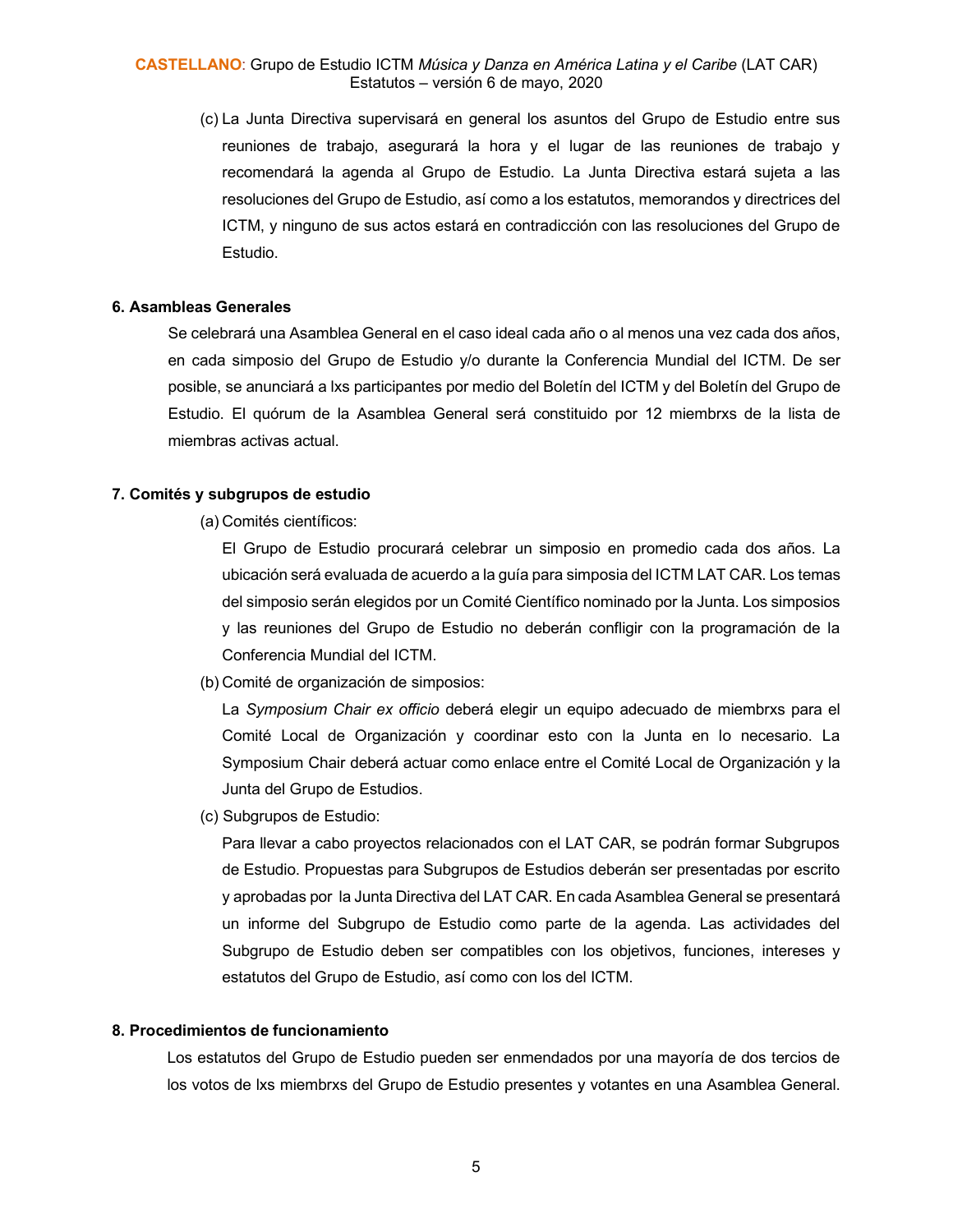La propuesta de enmienda se presentará a lxs miembrxs del Grupo de Estudio al menos 14 días antes de la asamblea en la que se vaya a votar.

### **9. Reglas de Orden**

Cualquier de lxs Copresidentxs (o un representativo escogido dentro de la Junta Directiva) presidirá las asambleas del Study Group. Las asambleas pueden comenzar cuando haya al menos 12 miembrxs presentes. Cada miembrx puede contribuir a las discusiones durante las asambleas, indicándolo al levantar la mano. Cada miembrx tiene el derecho de presentar una moción, la cual será discutida y sometida a votación. Las votaciones serán determinadas por una mayoría sencilla. El protocolo de las asambleas (i.e. el récord oficial de las decisiones hechas en una asamblea) será enviado a lxs miembrxs y en lo necesario, será discutido en la siguiente asamblea. Las agendas de las asambleas serán comunicadas a lxs membrxs al menos 14 días antes de la reunión.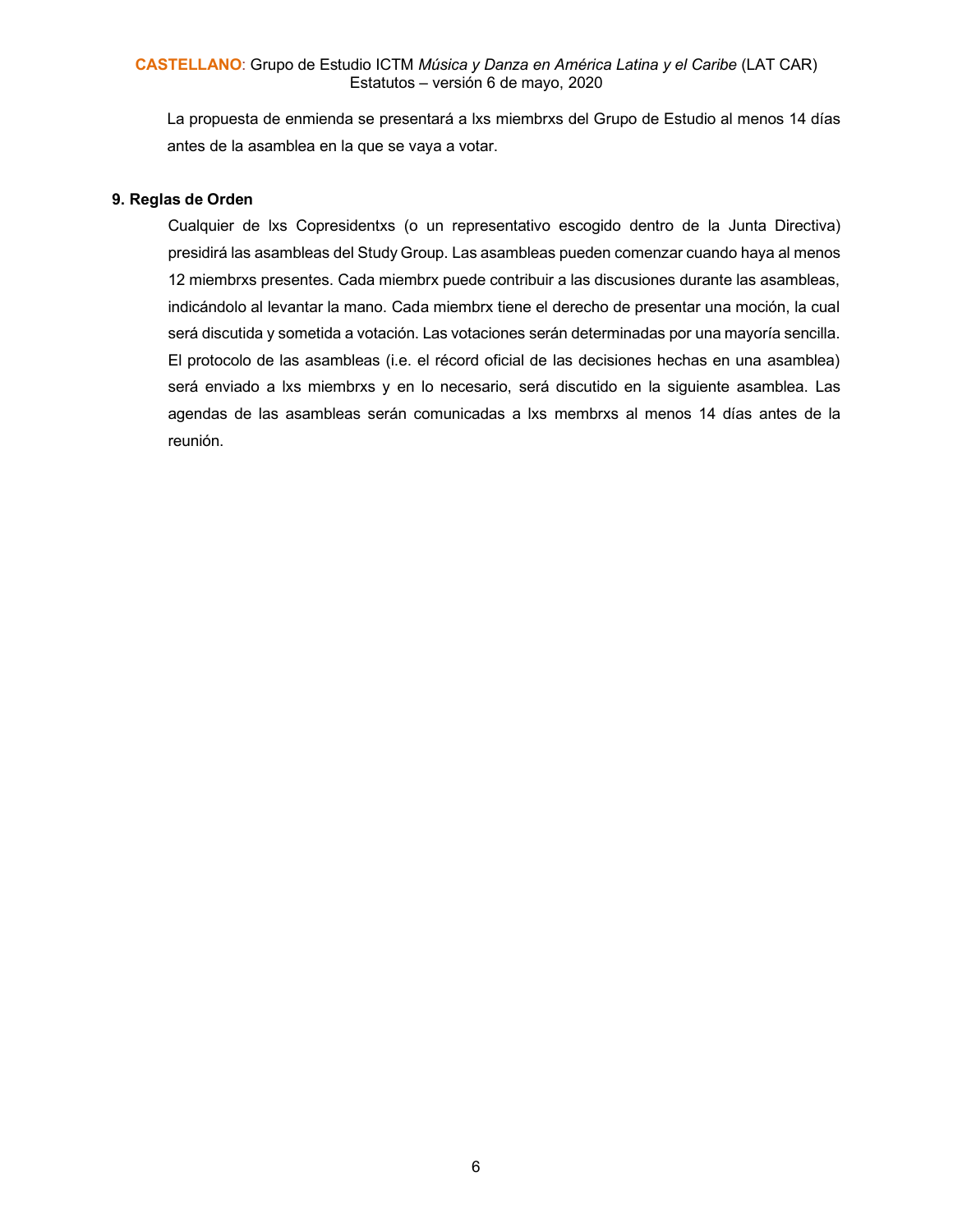# **ESTATUTO**

# CONSELHO INTERNACIONAL DE MÚSICA TRADICIONAL (ICTM)

Grupo de Estudos sobre *Música e Dança na América Latina e Caribe* (LAT CAR)

#### **1. Nome**

O nome do Grupo de Estudo ICTM é *Música e Dança na América Latina e Caribe*, ou abreviadamente LAT CAR (para efeitos do presente documento). O Grupo de Estudo foi aprovado pela Comissão Executiva do ICTM [Estatutos do ICTM 2017: parágrafo 6, artigo b]. O LAT CAR faz parte do ICTM, uma organização internacional não governamental sem fins lucrativos, quem mantém relações formais de consulta com a UNESCO.

# **2. Objetivos**

O Grupo de Estudo promoverá um espaço geográfico e linguístico acessível para o estudo, prática, documentação, preservação e difusão da pesquisa sobre música, sons, dança e movimentos corporais na e da América Latina e Caribe e proporcionará a criação de uma rede ou fórum para a cooperação entre pesquisadorxs, acadêmicxs e estudantes de música e dança através de reuniões, publicações e correspondência internacional. O Grupo de Estudo poderá realizar tais projetos em apoio aos seus objetivos declarados, incluindo, entre outros, a organização de simpósios do Grupo de Estudo e a formação de Subgrupos de Estudo. O grupo tem como objetivo dar maior visibilidade a uma diversidade de pesquisas e formas alternativas de difusão do conhecimento, enriquecendo assim o escopo geral dos tópicos para o ICTM. Incentiva a participação de pensadorxs com abordagens que vão para além do âmbito acadêmico.

#### **3. Adesão**

- (a) O LAT CAR está aberto a todxs xs membrxs do ICTM que se dedicam aos estudos de temas relacionados à música, som, movimento corporal e dança na e a partir da América Latina e Caribe.
- (b) De acordo com o Regulamento do Grupo de Estudo ICTM (2018), xs membrxs do Grupo de Estudo deverão ser membrxs do ICTM, e qualquer membrx do ICTM poderá participar de um ou mais Grupos de Estudo. No entanto, um (x) membrx do Grupo de Estudo poderá convidar especialistas ou outrxs que não sejam membrxs do ICTM para participar temporariamente das suas atividades.
- (c) O LAT CAR está igualmente aberto a pesquisadorxs e estudantes que não estejam filiados ao ICTM, ou que ainda não o tenham feito devido a questões financeiras, políticas, de viagem ou linguísticas.
- (d) Xs membrxs do Grupo de Estudo terão o direito de participar nos debates da Assembleia Geral, votando e concorrendo a qualquer cargo do Conselho Diretivo.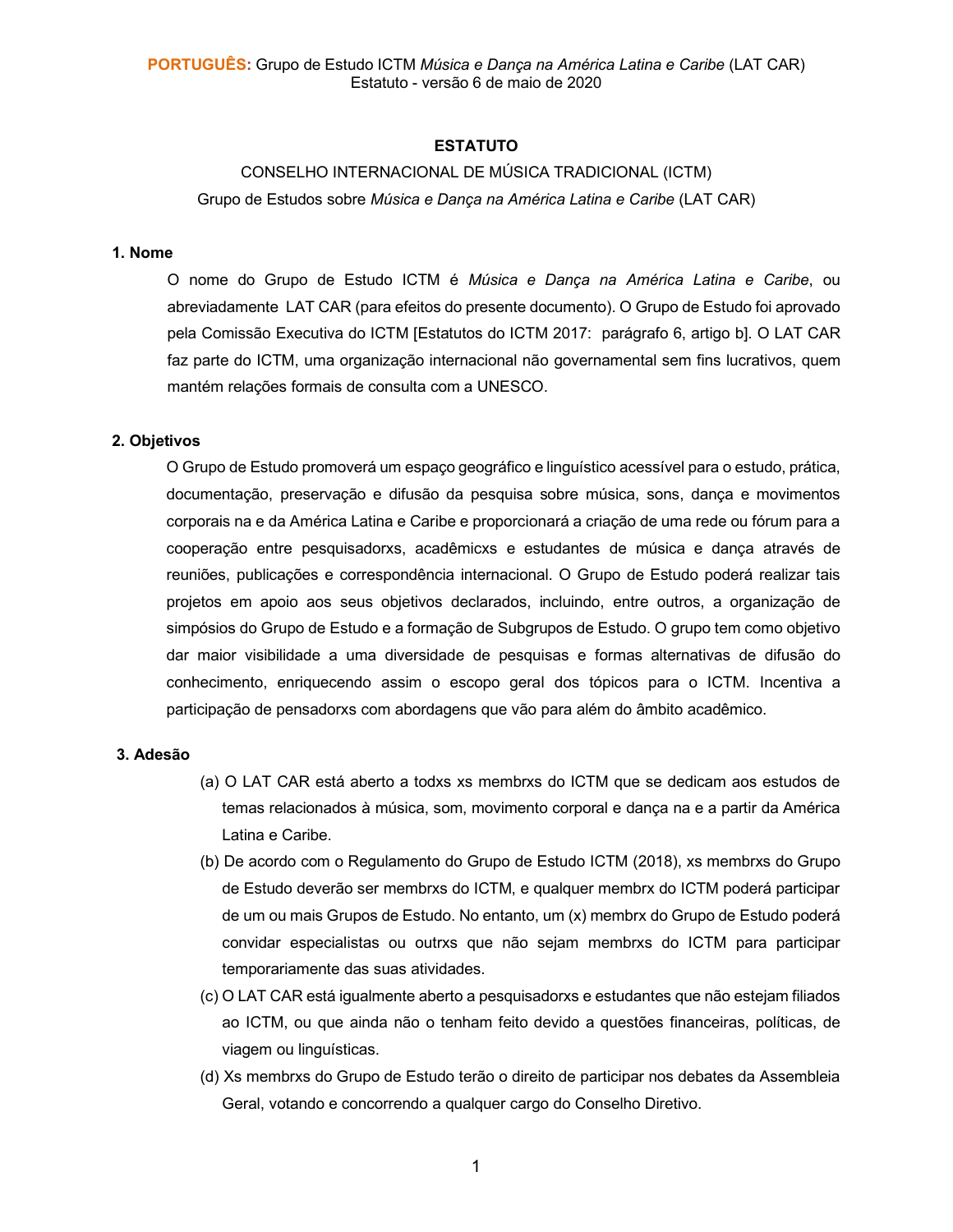- (e) As pessoas que não participarem das reuniões do Grupo de Estudo e que não contribuírem para as atividades do Grupo, pelo menos por correspondência, por um período de quatro anos consecutivos, serão consideradas membrxs inativos.
- f) Xs membrxs do Grupo de Estudo comprometer-se-ão a respeitar a declaração de ética do ICTM no que diz respeito à ética profissional, investigação e interação social.

# **4. Membros eleitos e Responsabilidades**

- (a) O Conselho do Grupo de Estudo eleito deverá ser composto por membrxs ativxs no âmbito do ICTM e do Grupo de Estudo. Será composto por dois copresidentxs, dois secretárixs, um (x) webmaster e um (x) diretor (x) de filiação e finanças. Além dos membrxs eleitxs, o (x)) P*residentx* do Simpósio deverá ser um (x) *membrx oficial da Conselho Diretivo.*
- b) O mandato terá a duração de dois anos, sendo renovável uma vez. O novo Conselho Diretivo será eleito por uma lista completa de candidatxs. A lista incluirá as nomeações de candidatxs para todos os cargos. Deverá ser apresentada ao Conselho Diretivo antes ou pouco depois da reunião da Assembleia Geral do simpósio. A votação será conduzida através de eleições on-line organizadas através da Secretaria do ICTM. Após o primeiro mandato de dois anos, a agenda da Assembleia Geral deverá incluir uma votação para a renovação do atual Conselho diretivo, ou para as eleições de um novo. Esta votação deverá ser secreta e confiada a um (x) membrx do Grupo de Estudo, que não seja membro do Conselho diretivo durante a Assembleia Geral.
- c) Pelo menos 14 dias antes da Assembleia Geral, será enviado aos membrxs ativxs do Grupo de Estudo um convite para apresentação de candidaturas. As indicações, com o consentimento garantido, deverão ser apresentadas por escrito por qualquer membrx ativx do Conselho do Grupo de Estudo a um endereço de e-mail designado, organizado pela Secretaria do ICTM.
- d) Para garantir ampla participação, a votação deverá ser realizada on-line, com o apoio da Secretaria do ICTM. O Conselho Diretivo será eleito pela maioria dxs membrxs com direito a voto.
- e) Nenhum(x) membrx poderá exercer mais do que um cargo de cada vez.
- (f) Uma vaga em qualquer cargo poderá e ser temporariamente preenchida por um (x) membrx em exercício do conselho consultivo, nomeadx pelo Conselho do Grupo de Estudo até a próxima eleição, pelo voto afirmativo dxs demais membrxs do Conselho.
- g) O Conselho do Grupo de Estudo deverá, de acordo com a Assembleia Geral, definir as tarefas e responsabilidades no âmbito do Conselho Diretivo do Grupo de Estudo. Essas tarefas dentro de cada conselho serão divididas de forma responsável e justa e de acordo com os interesses individuais e as prioridades atuais do Grupo de Estudo.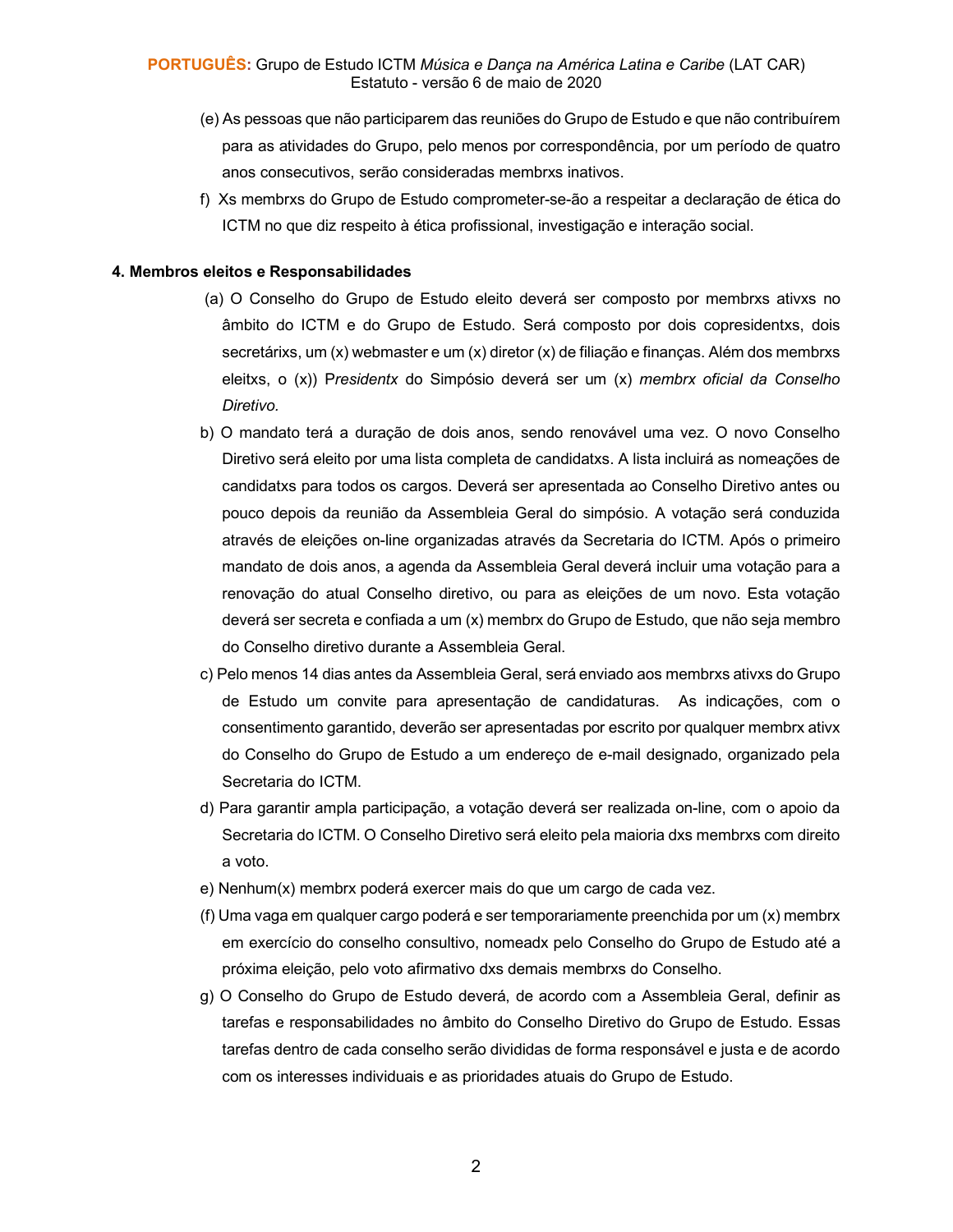#### **PORTUGUÊS:** Grupo de Estudo ICTM *Música e Dança na América Latina e Caribe* (LAT CAR) Estatuto - versão 6 de maio de 2020

- h) Xs presidentxs eleitos atuam como elo de ligação entre o Grupo de Estudo e o Conselho Diretivo do ICTM. Representarão o Grupo de Estudo na Assembleia dos Presidentes dos Grupos de Estudo convocada e presidida pelo Secretário-Geral em cada conferência mundial. Caso O(a) Presidentx não possa estar presente, uma Comissão do Grupo de Estudo nomeará um(x) representante. O Conselho do Grupo de Estudo decidirá sobre a futura instituição anfitriã do próximo Simpósio do Grupo de Estudo, de acordo com todas as propostas apresentadas no convite público anunciado.
- (i) O Conselho do Grupo de Estudo estará habilitado a retirar membrxs da possibilidade de se apresentarem no próximo simpósio, caso a sua última participação não tenha respeitado a colegialidade geral do simpósio (ausência sem aviso prévio, palestras não preparadas, etc.) ou a "Declaração de Princípios Éticos e Integridade Profissional", disponível no site do ICTM.
- j) As funções dxs copresidentxs incluem a coordenação e a comunicação responsável de todas as questões entre a Direção do Grupo de Estudo e a Secretaria do ICTM; a presidência das reuniões de trabalho; a presidência das reuniões da Direção do Grupo de Estudo; convocação de reuniões do Conselho ou obtenção de decisões escritas do mesmo quando necessário; auxiliar, sempre que possível, x(s) editor(xs) na produção da(s) publicação(ões) do Grupo de Estudo; assinar com os secretárixs o relatório anual que será enviado ao Presidentx e ao Secretárix Geral do ICTM; e atuar como porta-voz do Grupo de Estudo junto da Comissão Executiva do ICTM.
- k) As funções dxs secretarárixs consistirão em assistir xs copresidentxs na gestão do Grupo de Estudo, realizar o registo de todos os trabalhos das reuniões do Grupo de Estudo (tomando nota das propostas e moções e registando xs membrxs que as apresentam, as discussões e decisões), para xs presidentxs, e enviá-las ao Presidentx e ao Secretárix Geral do ICTM para publicação na Newsletter, se necessário (todas as atas, arquivos e registos financeiros anteriores serão transferidos para xs secretárixs sucessores). Xs secretarixs são os responsáveis por todos os assuntos de e-mail do Grupo.
- (l) As funções do webmaster são a atualização e revisão frequente do conteúdo do site do Grupo de Estudo e da página do Grupo no ictmusic.org. O(a) webmaster facilita a publicação de informações relevantes nas redes sociais (Facebook ICTM LAT CAR). Todos os arquivos e senhas para acessar, atualizar e gerenciar o site, mídias sociais e outras contas relacionadas serão transferidos para o próximo webmaster.
- (m) As funções dx Diretor (x) de Filiação e Finanças são manter uma lista atualizada dxs membrxs do Grupo de Estudo, administrar o mailing e rever xs membrxs oficiais do ICTM antes das eleições. Poderá remover membrxs da lista em caso de violação do código de conduta mencionado em 4 (i), após a decisão do Conselho Diretivo. Todos os processos e correspondência oficial do Grupo de Estudo serão transferidos para o próximo Conselho do Grupo de Estudo após as eleições. O Diretor de Filiação e Finanças coordenará todas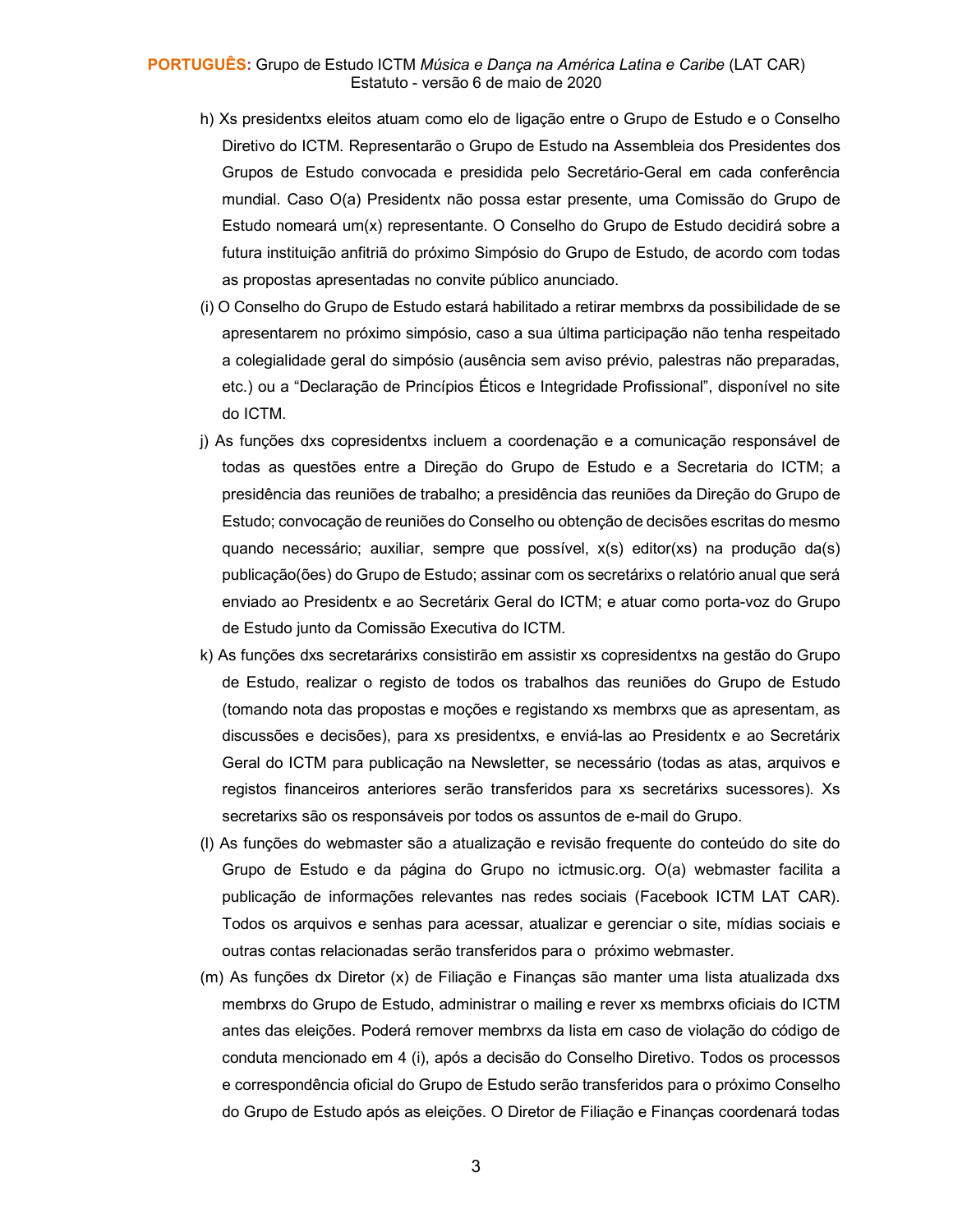### **PORTUGUÊS:** Grupo de Estudo ICTM *Música e Dança na América Latina e Caribe* (LAT CAR) Estatuto - versão 6 de maio de 2020

os assuntos financeiros do Grupo de Estudo em comum acordo com a secretaria do ICTM. Os registros de todos os assuntos financeiros deverão ser mantidos e comunicados anualmente aos membrxs(no caso de quaisquer ativos recebidos, por exemplo, subsídios do LAT CAR, etc.) O(a) Director(x) de Filiação e Finanças coordenará entre o Grupo de Estudo e a Secretaria todas as atividades financeiras relacionadas com a criação e supervisão de um possível fundo de bolsas de estudo para a LAT CAR.

- (n) O Conselho Diretivo do Grupo de Estudo será responsável por traduzir ou encontrar voluntários para a tradução de assuntos e comunicações oficiais para os idiomas oficiais do Grupo de Estudo. No momento, os idiomas oficiais são espanhol, português e inglês, o que pode ser revisado posteriormente.
- (o) O Conselho Diretivo poderá nomear um comité consultivo para apoio transregional e de expansão da rede. Qualquer membrx do Grupo de Estudo poderá ser nomeado para o comité consultivo e poderá participar por um período de dois anos, com possibilidade de renovação. Estxs membros serão aprovados pelo Conselho do Grupo de Estudo e não terão direito de voto no mesmo.

#### **5. Reuniões do Conselho Diretivo**

- (a) As reuniões do Conselho Diretivo poderão ser convocadas pelx Presidentx ou por dois membrxs do Conselho. Pelo menos quatro membrxs do Conselho Diretivo constituirão quórum numa reunião do Conselho Diretivo. As decisões do Conselho Diretivo exigem o voto da maioria dxs seus(x) membrxs. O Conselho Diretivo poderá deliberar sem uma reunião, com o consentimento escrito da maioria dxs seus(x) membrxs. Xs membrxs ausentes poderão transferir o seu voto para outrx membrx do Conselho Diretivo.
- (b) O membrx oficial, tal como mencionado no ponto 4 (a), assumirá a direção do Simpósio do Grupo de Estudo e permanecerá no Conselho Diretivo até a conclusão final dos trabalhos do simpósio.
- c) O Conselho Diretivo supervisionará os assuntos do Grupo de Estudo entre as suas reuniões de trabalho, assegurará a hora e o local das reuniões e recomendará a agenda ao Grupo de Estudo. O Conselho Diretivo estará sujeito às resoluções do Grupo de Estudo, bem como aos estatutos, memorandos e diretrizes do ICTM, não podendo nenhuma das suas ações estar em contradição com as resoluções do Grupo de Estudo.

#### **6. Assembleias Gerais**

O ideal será a realização uma Assembleia Geral por ano ou, pelo menos, uma vez a cada dois anos, em cada simpósio do Grupo de Estudo e/ou durante a Conferência Mundial do ICTM. Se possível, a Assembleia será anunciada através de Boletim do ICTM e de Boletim do Grupo de Estudos. O quórum para a Assembleia Geral será de 12 membros da atual lista de membrxs ativos.

#### **7. Comitês e subgrupos de estudo**